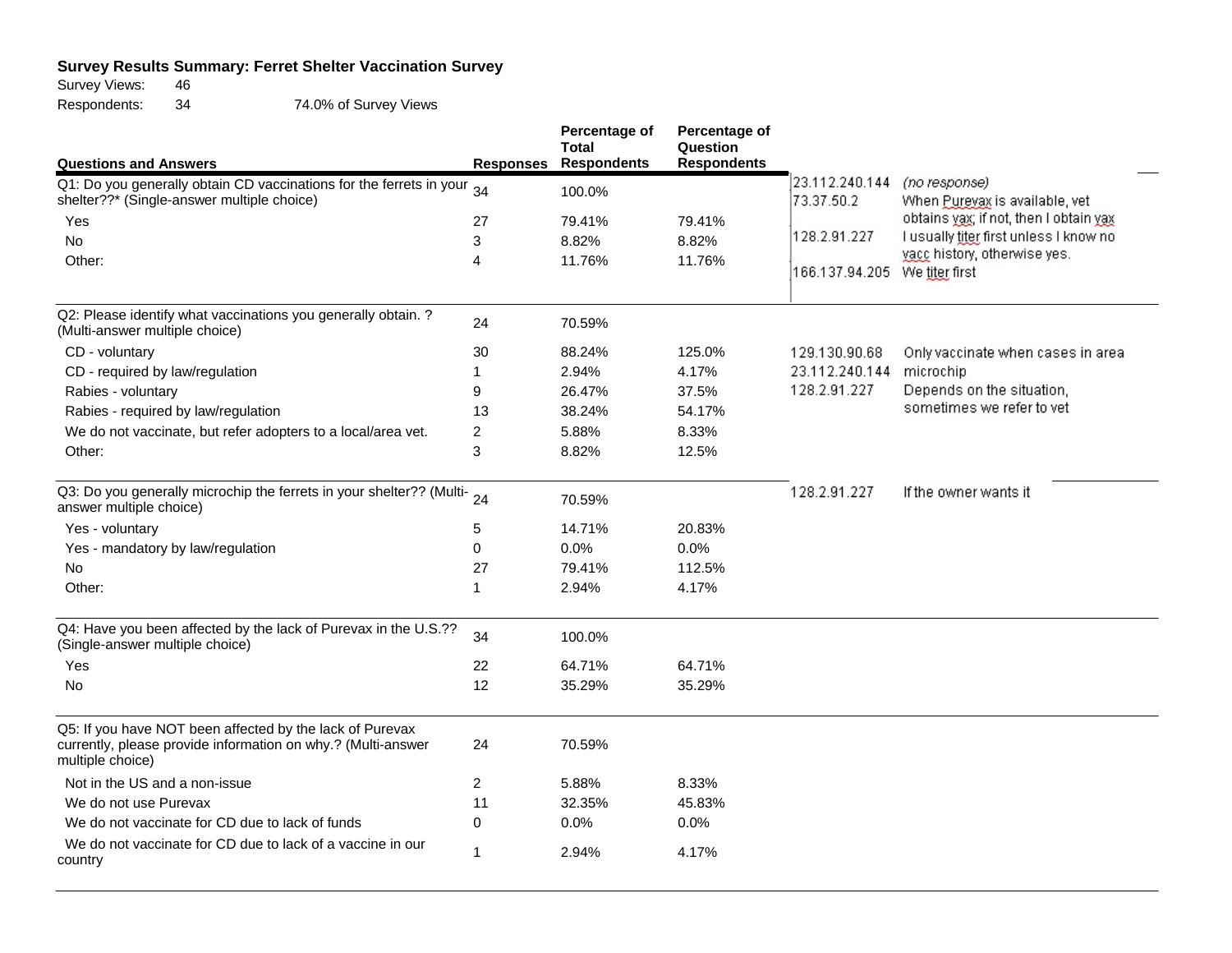| Q6: Do you use a vet or "self-vaccinate" ferrets in your shelter??<br>(Single-answer multiple choice)                  | 33             | 97.06% |        |                               |                                                                                                   |
|------------------------------------------------------------------------------------------------------------------------|----------------|--------|--------|-------------------------------|---------------------------------------------------------------------------------------------------|
| Vet                                                                                                                    | 17             | 50.0%  | 51.52% |                               |                                                                                                   |
| Self-vaccinate                                                                                                         | 10             | 29.41% | 30.3%  |                               |                                                                                                   |
| Option3                                                                                                                | $\Omega$       | 0.0%   | 0.0%   |                               |                                                                                                   |
| Other:                                                                                                                 | 6              | 17.65% | 18.18% |                               |                                                                                                   |
| Q7: What vaccine do you normally use to protect ferrets against<br>CD?? (Multi-answer multiple choice)                 | 24             | 70.59% |        | 129.130.90.68<br>24.20.67.177 | not sure what our vet is using<br>NeoVacD                                                         |
| Purevax - self vaccinate                                                                                               | 4              | 11.76% | 16.67% | 166.137.213.11                | whatever the vet wants to use                                                                     |
| Pruevax - vet administered                                                                                             | $\overline{7}$ | 20.59% | 29.17% | 166.137.94.205                | Prueyax when available, Nobiyac                                                                   |
| Nobivac Puppy DPV - self vaccinate                                                                                     | 9              | 26.47% | 37.5%  |                               | when it's not                                                                                     |
| Nobiva Puppy DPV - vet administered                                                                                    | 12             | 35.29% | 50.0%  |                               |                                                                                                   |
| Other:                                                                                                                 | 4              | 11.76% | 16.67% |                               |                                                                                                   |
| Q8: If you do not self-vaccinate for CD, please tell us why. ? (Text<br>Field)                                         | 16             | 47.06% |        |                               |                                                                                                   |
| <b>Answer Provided</b>                                                                                                 | 16             | 47.06% | 100.0% |                               |                                                                                                   |
| Q9: If you use Purevax to vaccinate, what has been your<br>experience with reactions? ? (Multi-answer multiple choice) | 24             | 70.59% |        | 24.20.67.177                  | I quit using Puryax due to reactions<br>and cost of vaccine. Also shelters in                     |
| Few, almost no reactions (less than 5%)                                                                                | 9              | 26.47% | 37.5%  |                               | Washington State who were using                                                                   |
| A few (I5 - 10%) mild reactions - spit, light vomiting, diarrhea                                                       | 6              | 17.65% | 25.0%  |                               | Purvax were also getting distemper<br>outbreaks.                                                  |
| A few serious reactions (please describe expereince in Q11)                                                            | 2              | 5.88%  | 8.33%  |                               | 166.137.94.205 Slight; we pre-treat, have still had<br>some reaction but not since doing          |
| Other:                                                                                                                 | 3              | 8.82%  | 12.5%  |                               | titters first.<br>98.226.254.156 It's been so long that it has not<br>been avail no one remembers |
| Q10: If you use Nobivac Puppy DPV, what has been your<br>experience with reactions?? (Single-answer multiple choice)   | 24             | 70.59% |        | 184.59.229.37                 | We have used Nobivac for as long<br>as it has been the replacement for                            |
| Few, almost no reactions (less than 5%)                                                                                | 20             | 58.82% | 83.33% |                               | Galaxy D, and have never seen a                                                                   |
| A few (5-10%) mild reactions - spit, light vomiting, diarrheas                                                         | $\mathbf{1}$   | 2.94%  | 4.17%  |                               | reaction, we did have one that may                                                                |
| A few serious reactions (please describe experience in Q11)                                                            | $\mathbf 0$    | 0.0%   | 0.0%   |                               | have reacted, but suspect it was<br>actually an "I'm so excited I'm going                         |
| Other:                                                                                                                 | 3              | 8.82%  | 12.5%  | 88.107.205.229                | to puke now."<br>Never seen one on over 1000<br>vaccines                                          |
|                                                                                                                        |                |        |        |                               | 166.137.94.205 None, but still do titters & pre-<br>treat                                         |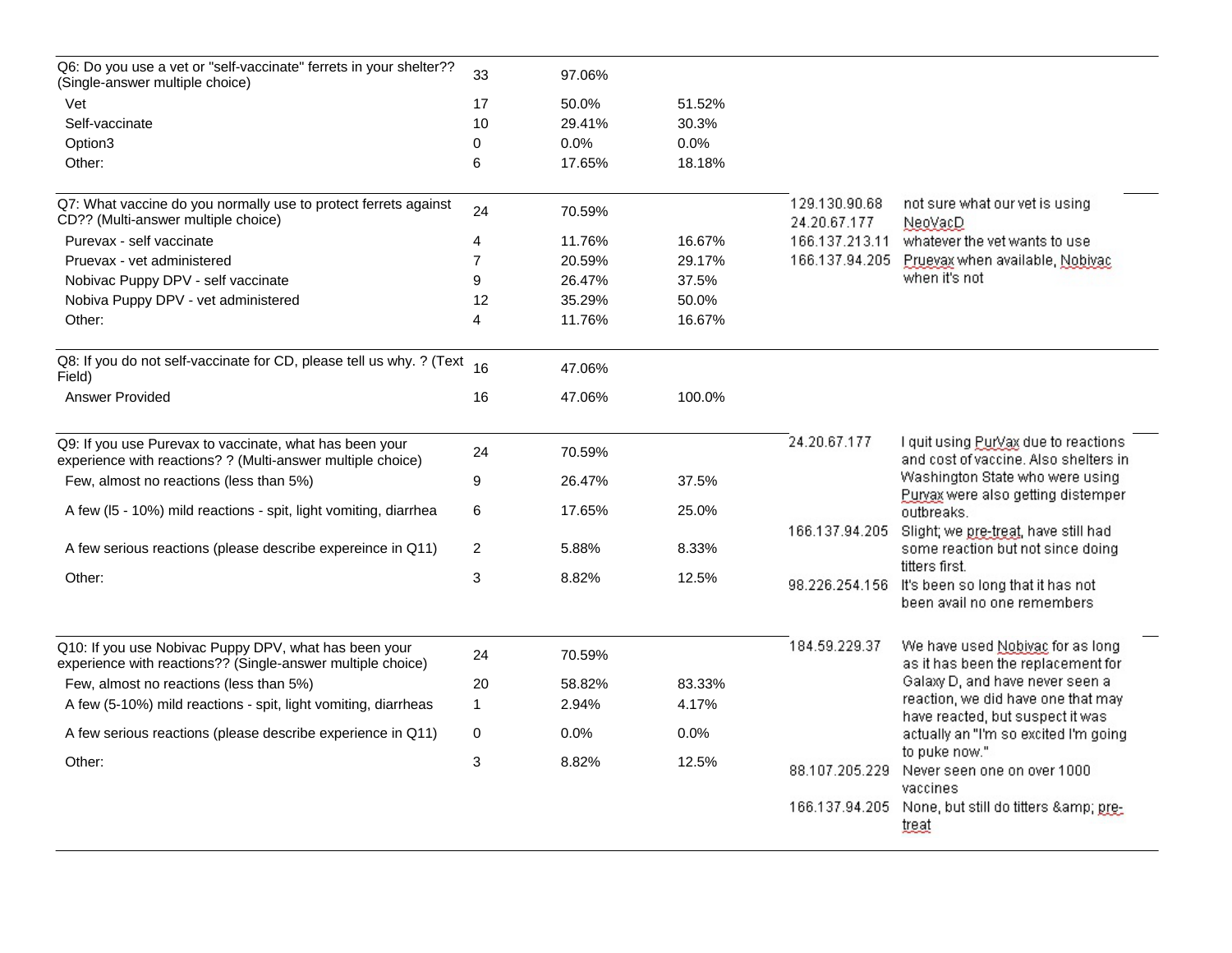|                               | Q11: Please describe any serious reactions you experienced (vet<br>or self administered vaccinations) with CD vaccines.? (Text Field) 12 |                | 35.29% |               |                                                                                                                                   |                                                                        |
|-------------------------------|------------------------------------------------------------------------------------------------------------------------------------------|----------------|--------|---------------|-----------------------------------------------------------------------------------------------------------------------------------|------------------------------------------------------------------------|
| <b>Answer Provided</b>        |                                                                                                                                          | 12             | 35.29% | 100.0%        |                                                                                                                                   |                                                                        |
|                               | Q12: Approximately how many ferrets do you vaccinate annually<br>for CD?? (Single-answer multiple choice)                                | 30             | 88.24% |               |                                                                                                                                   |                                                                        |
| Less than 10                  |                                                                                                                                          | 1              | 2.94%  | 3.33%         |                                                                                                                                   |                                                                        |
| 10 to 25                      |                                                                                                                                          | 10             | 29.41% | 33.33%        |                                                                                                                                   |                                                                        |
| 25 to 50                      |                                                                                                                                          | 9              | 26.47% | 30.0%         |                                                                                                                                   |                                                                        |
| 50 to 100                     |                                                                                                                                          | 3              | 8.82%  | 10.0%         |                                                                                                                                   |                                                                        |
| 100 to 200                    |                                                                                                                                          | 3              | 8.82%  | 10.0%         |                                                                                                                                   |                                                                        |
| 200 or more                   |                                                                                                                                          | 4              | 11.76% | 13.33%        |                                                                                                                                   |                                                                        |
|                               | Q13: CD vaccination protocols for ferrets with unknown<br>vaccination history.? (Multi-answer multiple choice)                           | 24             | 70.59% |               | 50.48.185.130<br>24.20.67.177                                                                                                     | We let the vet make that call<br>On kits received in the shelter I use |
| 1 shot - any age ferret       |                                                                                                                                          | 12             | 35.29% | 50.0%         |                                                                                                                                   | 2 vaccines                                                             |
| 2 shots - any age ferret      |                                                                                                                                          | 14             | 41.18% | 58.33%        | 96.244.3.225                                                                                                                      | depends on their age coming in.                                        |
| 3 shots - any age ferret      |                                                                                                                                          | 1              | 2.94%  | 4.17%         | 128.2.91.227<br>166.137.94.205                                                                                                    | Together with titering<br>Titer first then consult with Dr.            |
| Other:                        |                                                                                                                                          | 5              | 14.71% | 20.83%        |                                                                                                                                   | Finkler                                                                |
|                               | Q14: Please add any additional information you feel appropriate<br>regarding your response to Q. 13? (Text Field)                        | $\overline{7}$ | 20.59% |               |                                                                                                                                   |                                                                        |
| <b>Answer Provided</b>        |                                                                                                                                          | $\overline{7}$ | 20.59% | 100.0%        |                                                                                                                                   |                                                                        |
|                               | Q15: Please provide any further information you would like to<br>share with other shelters on this topic. ? (Text Field)                 | $\overline{7}$ | 20.59% |               |                                                                                                                                   |                                                                        |
| <b>Answer Provided</b>        |                                                                                                                                          | $\overline{7}$ | 20.59% | 100.0%        |                                                                                                                                   |                                                                        |
| voluntary.? (Contact Info)    | Q16: Please provide the following information - completely                                                                               | 24             | 70.59% |               |                                                                                                                                   |                                                                        |
| <b>Email Address</b>          |                                                                                                                                          | 24             | 70.59% | 100.0%        |                                                                                                                                   |                                                                        |
| <b>First Name</b>             |                                                                                                                                          | 23             | 67.65% | 95.83%        |                                                                                                                                   |                                                                        |
| Last Name                     |                                                                                                                                          | 23             | 67.65% | 95.83%        |                                                                                                                                   |                                                                        |
|                               | Q6: Do you use a vet or "self-vaccinate" ferrets in your<br>shelter?? (Single-answer multiple choice)                                    |                |        | Field)        | Q11: Please describe any serious reactions<br>you experienced (vet or self administered<br>vaccinations) with CD vaccines.? (Text |                                                                        |
| 96.18.148.85<br>50.126.220.21 | Both.<br>both                                                                                                                            |                |        | 98.214.35.198 | purple                                                                                                                            | 1 serious in the last 5 years, projectile vomiting, turned             |
| 50.158.14.246                 | Both, Rabies must be given by vet.                                                                                                       |                |        | 50.48.185.130 | N/A                                                                                                                               |                                                                        |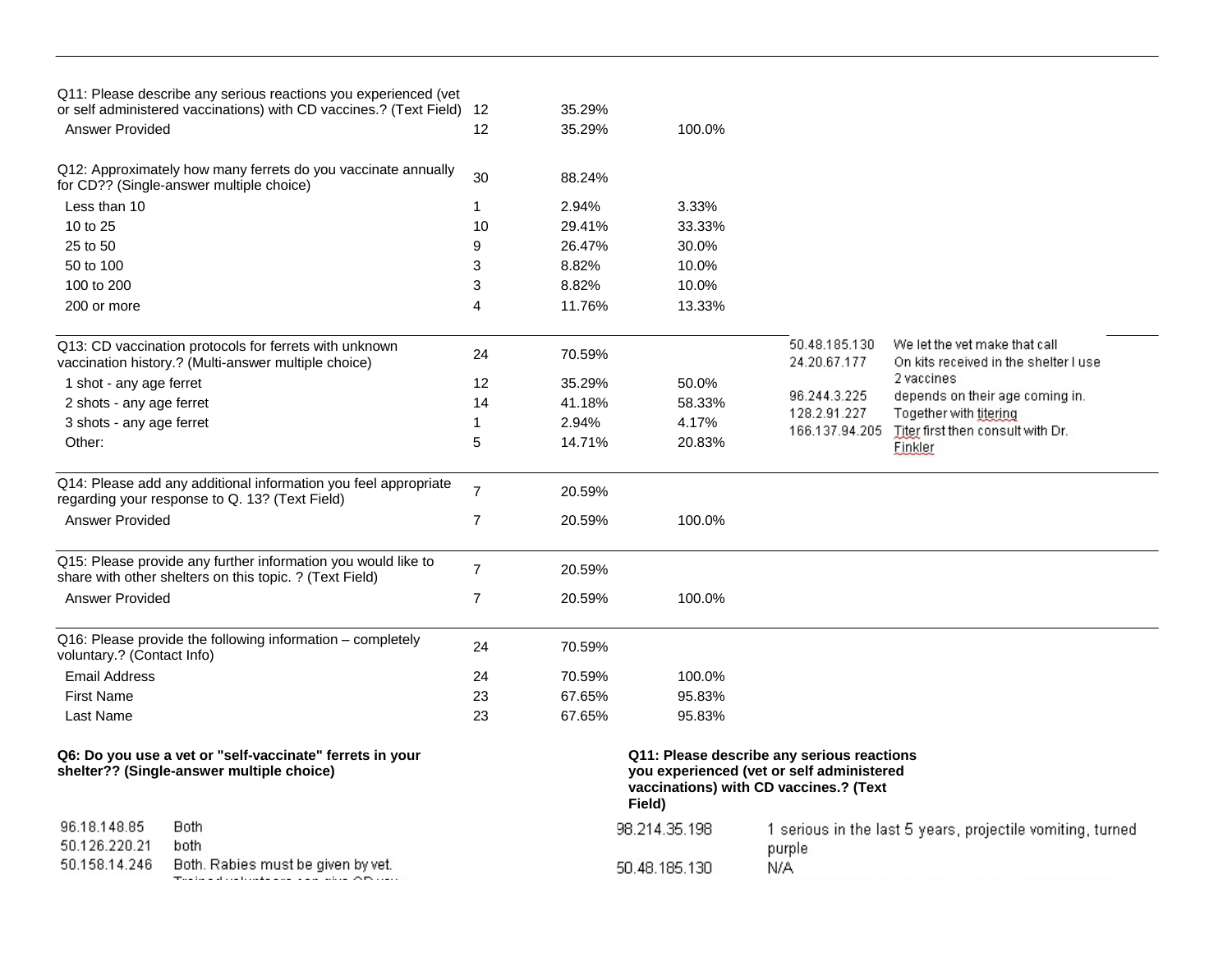| 184.59.229.37                                | Trained volunteers can give CD yax.<br>Adoptables are vetted, long term                                                                                                                                                                                                                              | 66.64.127.18                                                                                                                | We have seen none to date with the use of Nobiyac<br>Puppy DPV.                                                                                                                        |  |
|----------------------------------------------|------------------------------------------------------------------------------------------------------------------------------------------------------------------------------------------------------------------------------------------------------------------------------------------------------|-----------------------------------------------------------------------------------------------------------------------------|----------------------------------------------------------------------------------------------------------------------------------------------------------------------------------------|--|
|                                              | residents are frequently self-<br>vaccinated, esp if funds are tight at                                                                                                                                                                                                                              | 71.232.218.103                                                                                                              | over the last 15 years we have had five serious<br>reactions and about 12 mild                                                                                                         |  |
| 128.2.91.227                                 | the time. We also don't vaccinate<br>very senior or fragile animals.<br>Usually vet but sometimes self-<br>vaccinate                                                                                                                                                                                 | 50.158.14.246                                                                                                               | One ferret completely crashed and needed injectable<br>Dexamethasone, diphenhydramine, epinephrine, and<br>subcutaneous fluids due to vomiting, bloody diarrhea,                       |  |
|                                              | 98.226.254.156 Vet required by law for rabies- self<br>vaccinate for CD                                                                                                                                                                                                                              | 23.112.240.144                                                                                                              | etc.<br>Did have reactions in the past from vet administered<br>distemper vaccine. NEVER have had one with<br>NeoVac® D                                                                |  |
| (Text Field)                                 | Q8: If you do not self-vaccinate for CD, please tell us why. ?                                                                                                                                                                                                                                       | 184.63.127.216                                                                                                              | One ferret had a major crash after CD, vet and I worked<br>on for about 3 hours and brought him back. Don't<br>remember injection used.                                                |  |
| 129.130.90.68                                | when we do vaccinate they get a check-up at the<br>same time                                                                                                                                                                                                                                         | 128.2.91.227                                                                                                                | In the past I've had everything from vomiting/diarrhea to<br>bloody vomit/diarrhea to collapse and emergency                                                                           |  |
| 216.13.220.91                                | Due to potential reactions we opt to have it done<br>under veterinary supervision.                                                                                                                                                                                                                   |                                                                                                                             | treatment.                                                                                                                                                                             |  |
| 50.48.185.130<br>166.137.213.11              | I believe the ferrets need to be seen by a vet for<br>routine checkups so we do CD then<br>Uncomfortable with needles.                                                                                                                                                                               | 166.172.56.224                                                                                                              | I have had ferrets spit, yomitt, diarrhea, and have<br>respiratory distress, wheezing. Benadryl IM and Pred<br>IM was administered. Most pulled through after 15 min.                  |  |
| 71.232.218.103                               | it there is a reaction the vet is there to assist them<br>with reaction                                                                                                                                                                                                                              | 166.137.94.205                                                                                                              | but others have been hospitalized.<br>Was years ago; vomiting, bloody stool, lethargy. Same<br>ferret had reaction to both CD & rabies given 3<br>weeks apart & pretreated both times. |  |
| 96.244.3.225                                 | I'm a small sanctuary, in the future I would like to be<br>able to vaccinate myself, but right now it's best for                                                                                                                                                                                     | 98.226.254.156                                                                                                              | Out of the hundreds of CDV given there has only been<br>one serious that required Eppinephrin.                                                                                         |  |
| 67.1.102.120<br>184.59.229.37                | me to go through my vet.<br>I would never do it in case of a reaction.<br>We do a combination. All ferrets listed for adoption<br>are vetted, including having a CD vaccination done.<br>That way adopters have a vet record on the ferret(s)<br>they adopt. We self-vaccinated unadoptable ferrets. | 96.244.54.252                                                                                                               | Shock type symptoms. Bloody stool, vomiting,                                                                                                                                           |  |
| 73.37.50.2<br>128.2.91.227<br>88.107.205.229 | Scared of reactions.<br>I have been doing it less due to vaccine reactions.<br>I find it easier to take them to the vet so that they<br>can observe for any adverse reactions to the                                                                                                                 | Q15: Please provide any further information<br>you would like to share with other shelters<br>on this topic. ? (Text Field) |                                                                                                                                                                                        |  |
| 104.13.221.103                               | vaccine and treat accordingly.<br>Pretender requires paperwork from vet                                                                                                                                                                                                                              | 156.34.233.172                                                                                                              | We serve a large area. In one city the cost a vet visit<br>and vaccine is more than the adoption fee. When we<br>started we were doing this but stopped because we                     |  |
| 66.86.109.181                                | Don't have enough information about it, don't know<br>where to start - where to get it, how to do it, etc. I                                                                                                                                                                                         |                                                                                                                             | were heavily in debt. We leave it up to the adopter. Also<br>we use a foster system so the number of ferrets                                                                           |  |